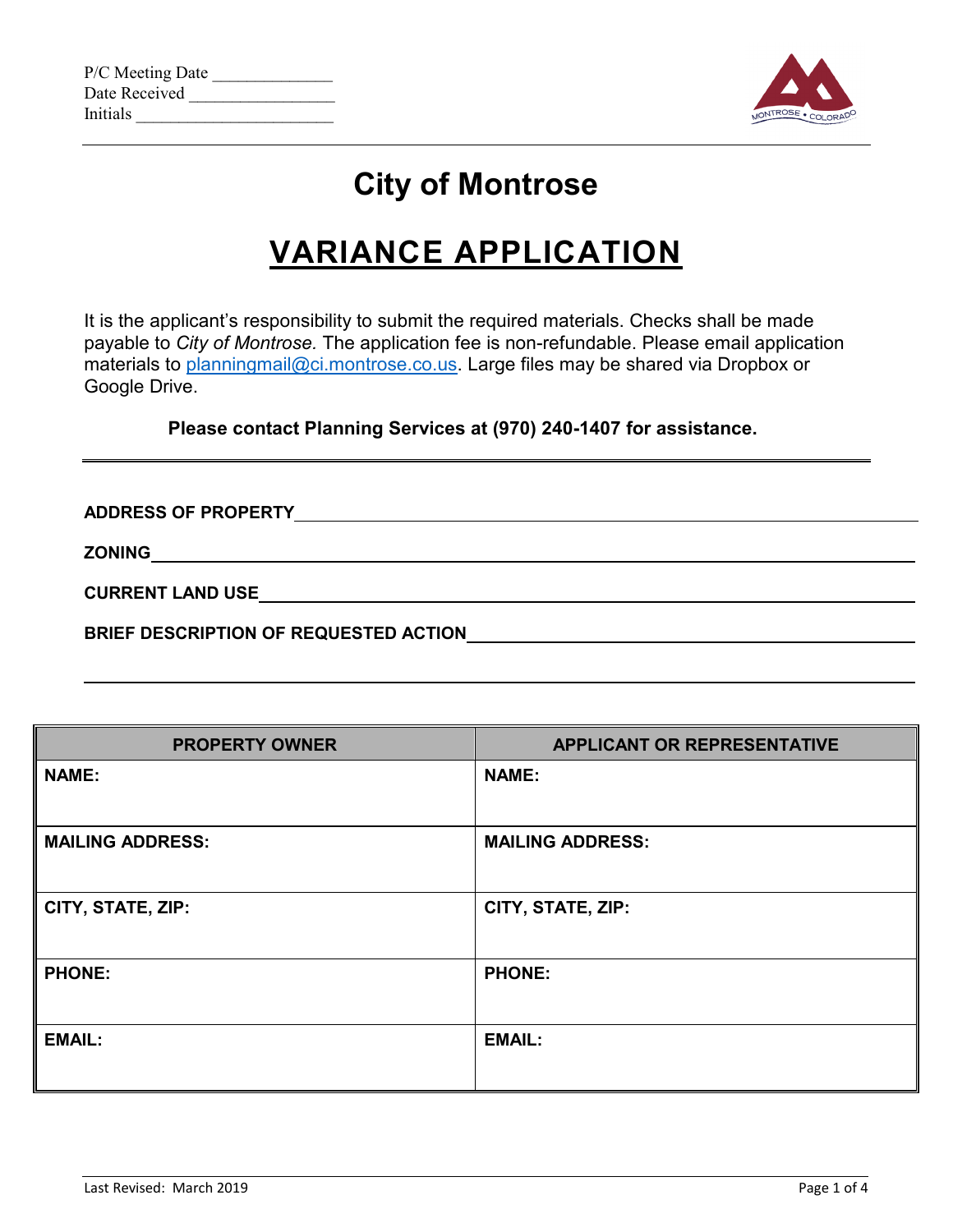### **REQUIRED APPLICATION MATERIALS**

- □ \$100 NON-REFUNDABLE APPLICATION FEE (CHECK, CREDIT CARD, CASH)
- □ RECORDED WARRANTY DEED WITH LEGAL DESCRIPTION OF THE PROPERTY (PDF)
- $\Box$  NARRATIVE STATEMENT EXPLAINING HOW THE PROPOSED ACTION IS IN COMPLIANCE WITH APPLICABLE CRITERIA (SEE SECTION 4-4-28 BELOW) (PDF)
- $\Box$  PHOTOS OF THE PROJECT AREA (JPEG)
- $\Box$  SITE PLAN SHOWING ALL EXISTING AND PROPOSED STRUCTURES WITH DIMENSIONS (PDF)

#### SITE PLANS MUST:

- INCLUDE DATE, A NORTH ARROW, AND A SCALE
- INCLUDE A VICINITY MAP SHOWING GENERAL LOCATION OF THE PROJECT
- SHOW THE FOOTPRINT, DIMENSIONS, HEIGHT, AND LOCATION OF EXISTING AND PROPOSED STRUCTURES. INDICATE WHETHER EXISTING STRUCTURES WILL REMAIN OR BE REMOVED
- SHOW SETBACKS FROM ALL PROPERTY LINES FOR EXISTING AND PROPOSED **STRUCTURES**
- LABEL STREET NAMES FOR ALL EXISTING AND PROPOSED STREETS
- EXPLAIN AMOUNT OF INCREASE IN TOTAL BUILDING SQUARE FOOTAGE
- WIDTH AND LOCATION OF ALL EXISTING AND PROPOSED PUBLIC AND PRIVATE EASEMENTS
- VEHICULAR ACCESS INCLUDING DRIVEWAYS, AND OFF-STREET PARKING REQUIREMENTS
- LOCATION, SPECIES, AND SIZE OF EXISTING AND PROPOSED LANDSCAPING INCLUDING FENCING

#### **ADDITIONAL MATERIALS FOR SIGN VARIANCES:**

- $\Box$  PHOTOS OF ALL EXISTING SIGNS (JPEG)
- $\square$  DIMENSIONS OF ALL EXISTING AND PROPOSED SIGNS (PDF)
- LOCATION OF ALL EXISTING AND PROPOSED SIGNS (PDF)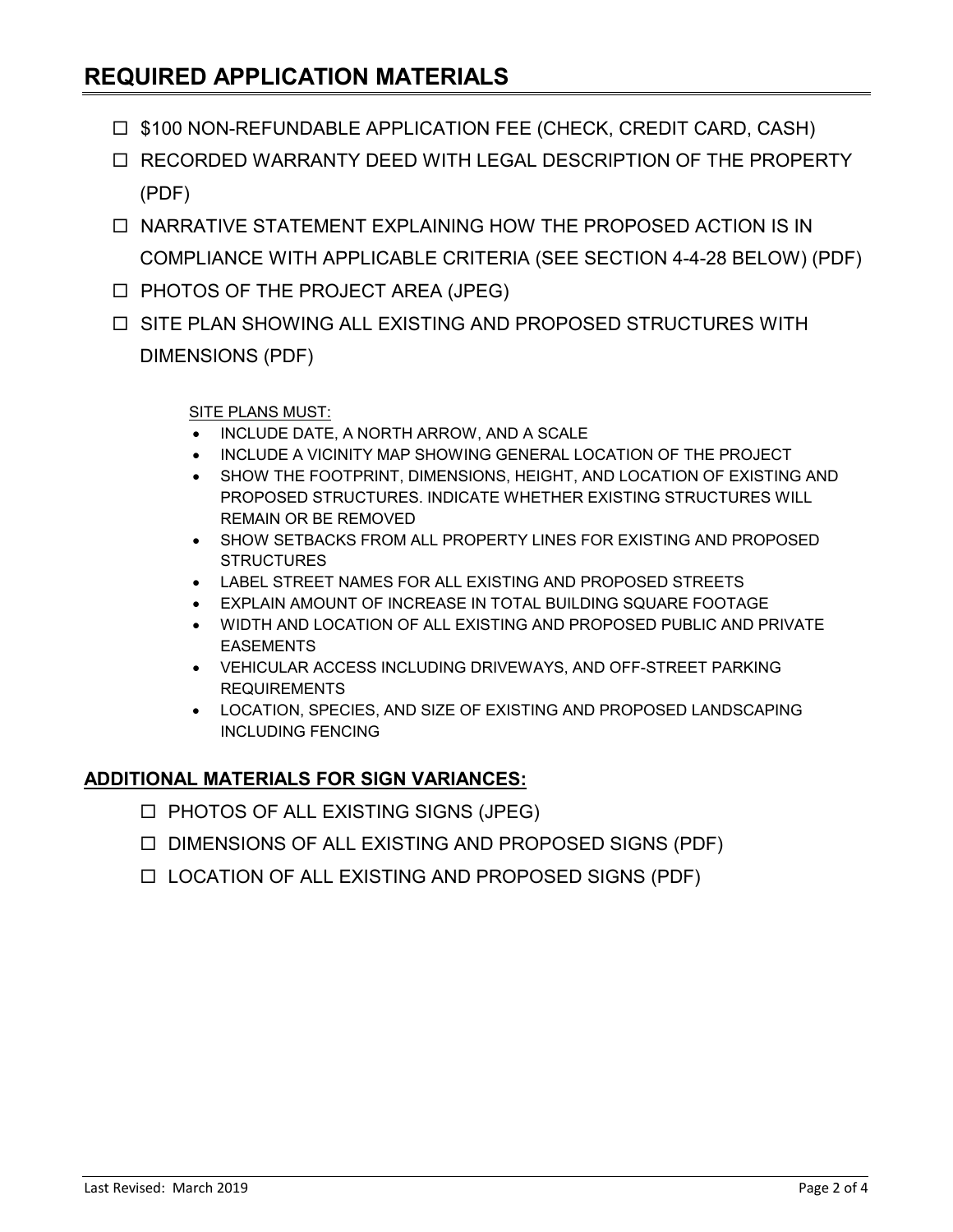- (A) The Review Board may grant a variance from the requirements set out in this Chapter, if it determines, following the review procedure of Section 4- 4-31, that the criteria of this Section will be met. Provided, however, no variance shall be granted from provisions restricting "uses by right" and "conditional uses" within any zoning district.
- (B) Variances shall be granted only if all the following criteria are met:
	- (1) The variance will not adversely affect the public health, safety and welfare.

(2) Unusual physical circumstances shall exist, such as unusual lot size or shape, topography, or other physical conditions peculiar to the affected property, and violations of code shown by clear and convincing evidence that they were made in good faith, which make it unfeasible to develop or use the property in conformity with the provisions of this Chapter in question.

(3) The unusual circumstances have not been created as a result of the action or inaction of the applicants, other parties in interest with the applicant, or their or his predecessors in interest.

(4) The variance requested is the minimum variance that will afford relief and allow for reasonable use of the property.

(5) The variance will not result in development incompatible with other property or buildings in the area, and will not affect or impair the value or use or development of other property.

- (C) The burden shall be on the applicant to show that these criteria have been met.
- (D) Variances shall be granted for sign regulations only if all of the following criteria are met, in lieu of the criteria of Subsection (B).
	- (1) The variance will not adversely affect the public health, safety and welfare.
	- (2) The variance requested is the minimum variance that will afford relief.

(3) The variance will not result in signage incompatible with other properties in the area and will not affect or impair the value, use of development of such properties.

(4) Strict compliance with the regulation presents practical difficulties or unnecessary hardships, and the variance sought falls within the spirit of the sign code as a whole.

### **IMPORTANT NOTES**

- A complete application must be submitted at least 30 days prior to the desired Planning Commission date.
- Public notice requirements will be the responsibility of the City of Montrose and will be completed at least 15 days before the public hearing.
- All Variances shall have an executed Agreement and Declaration of Covenants (to be prepared by the Legal Department, approximately two weeks after the public hearing).